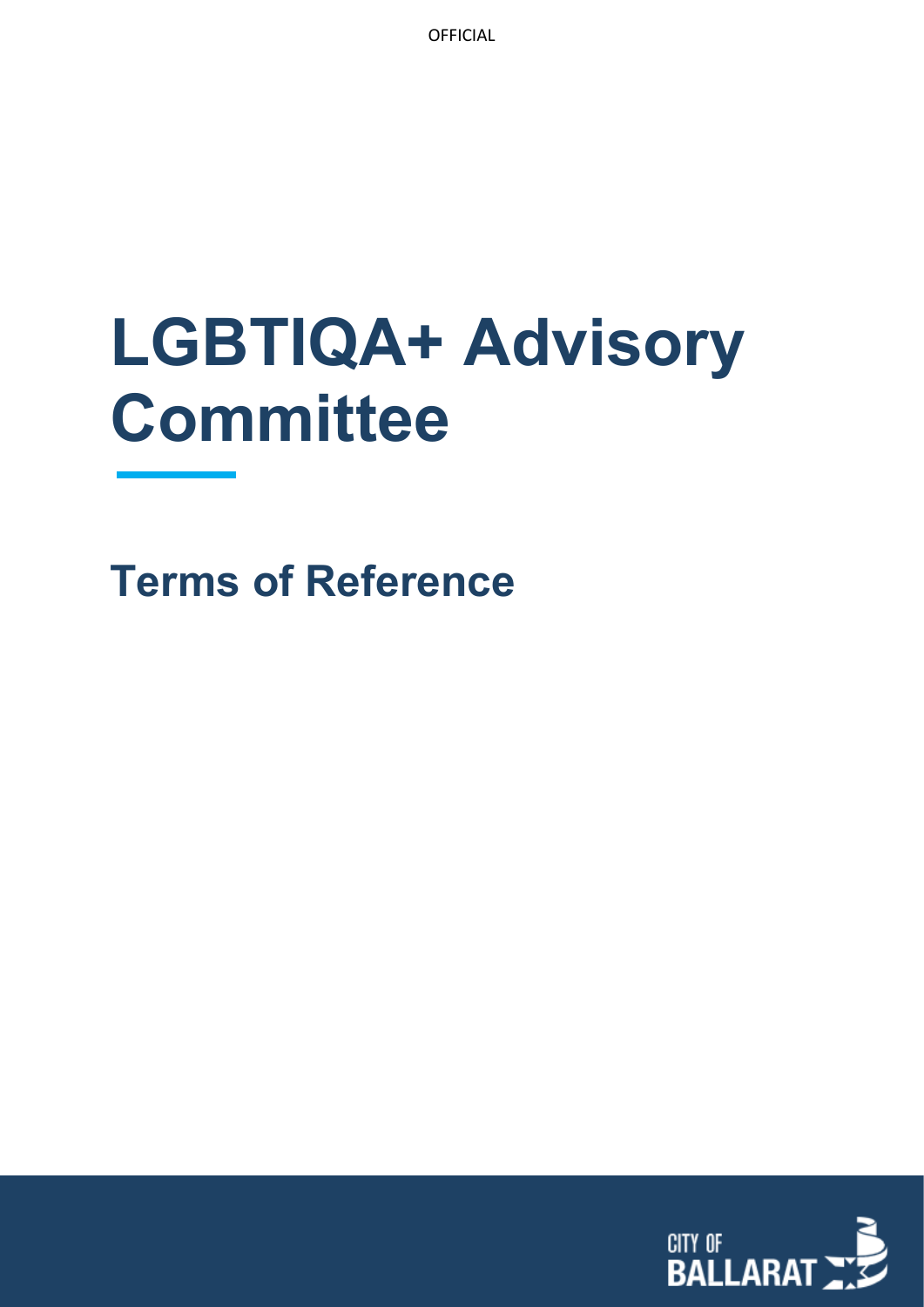

# **Contents**

| 1.               |  |
|------------------|--|
| 2.               |  |
| $\overline{3}$ . |  |
| 4.               |  |
| 5 <sub>1</sub>   |  |
| 6.               |  |
| $\overline{7}$ . |  |
| 8.               |  |
| 9.               |  |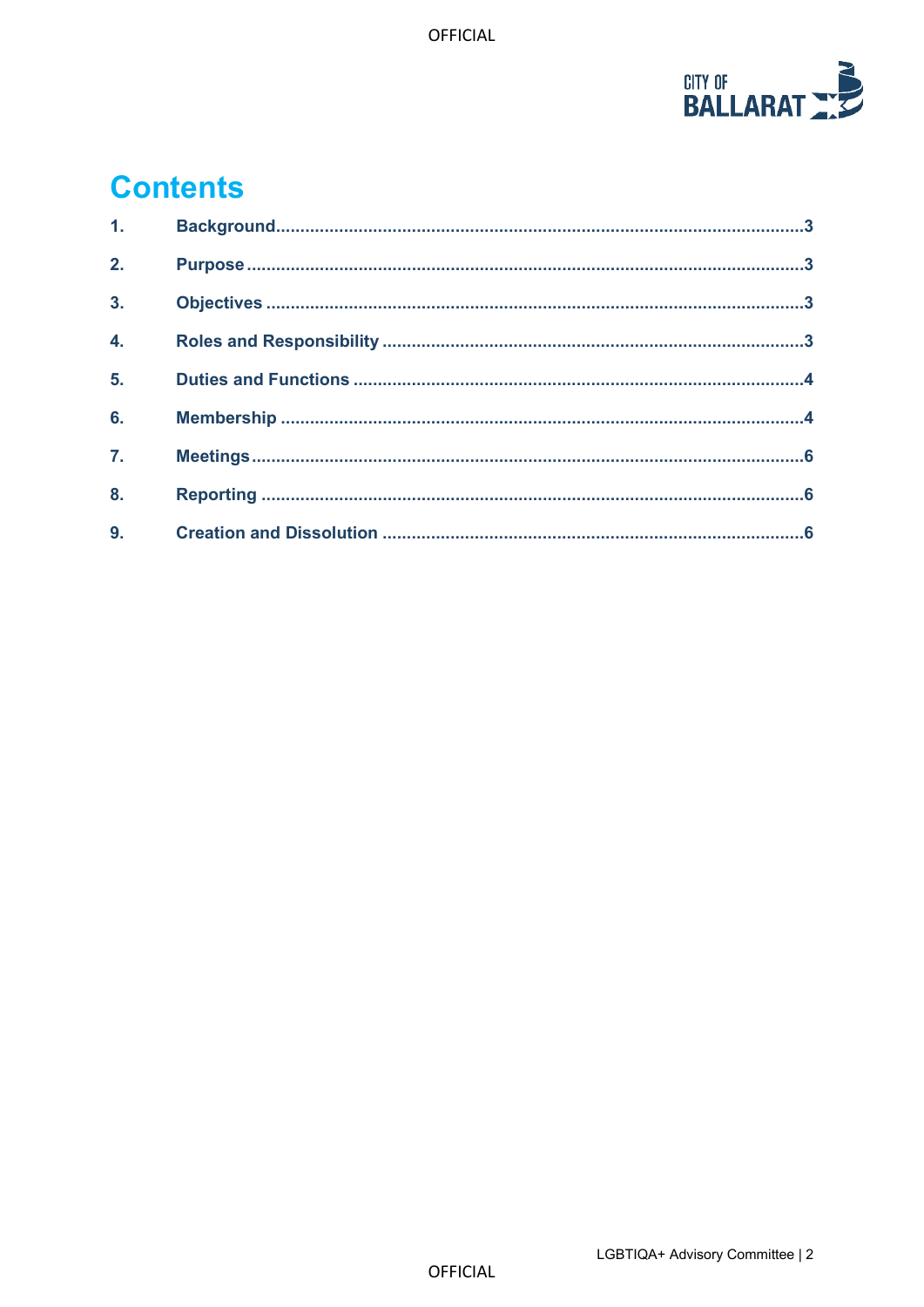

#### <span id="page-2-0"></span>**1. Background**

- 1.1. By this Terms of Reference document, the Ballarat City Council (Council) establishes the LGBTIQA+ Advisory Committee (Committee).
- 1.2. Council will establish from time to time various Advisory Committees. The purpose of the Committee is to provide Council with expertise in relevant matters to assist its decision making for the Ballarat Community.
- 1.3. The purpose of the Committee is to provide support and advice to Council on access and inclusion for LGBTIQA+ individuals and communities, particularly in relation to Council policies, strategies, services and activities.
- 1.4. The Committee is Council's primary reference group in matters relating to advising on gender and sexuality-inclusive policies, strategies, services and activities.
- 1.5. The Committee is established by the functions and responsibilities as set out in this Terms of Reference document. The Terms of Reference document sets out the structure and basis on which the Committee can make recommendations to Council.
- 1.6. These Terms of Reference are authorised by a resolution R126/21 of Council passed on 23 June 2021.

#### <span id="page-2-1"></span>**2. Purpose**

The Committee is established for the purpose of:

- 2.1 The provision of support and advice on access and inclusion for LGBTIQA+ individuals and communities, particularly in relation to Council policies, strategies, services and activities.
- 2.2 Maintaining dialogue and active partnerships between participating agencies, associations and organisations which share a set of beliefs, attitudes and values that support and celebrate the diversity of our city.

# <span id="page-2-2"></span>**3. Objectives**

The objectives of the Committee are:

- <span id="page-2-3"></span>3.1 To provide feedback and advice to Council on its policies, plans and services that impact LGBTIQA+ communities.
- 3.2 To advise Council on how to communicate, engage and consult with LGBTIQA+ communities.
- 3.3 To build community cohesiveness, inclusivity and pride in Ballarat's diversity.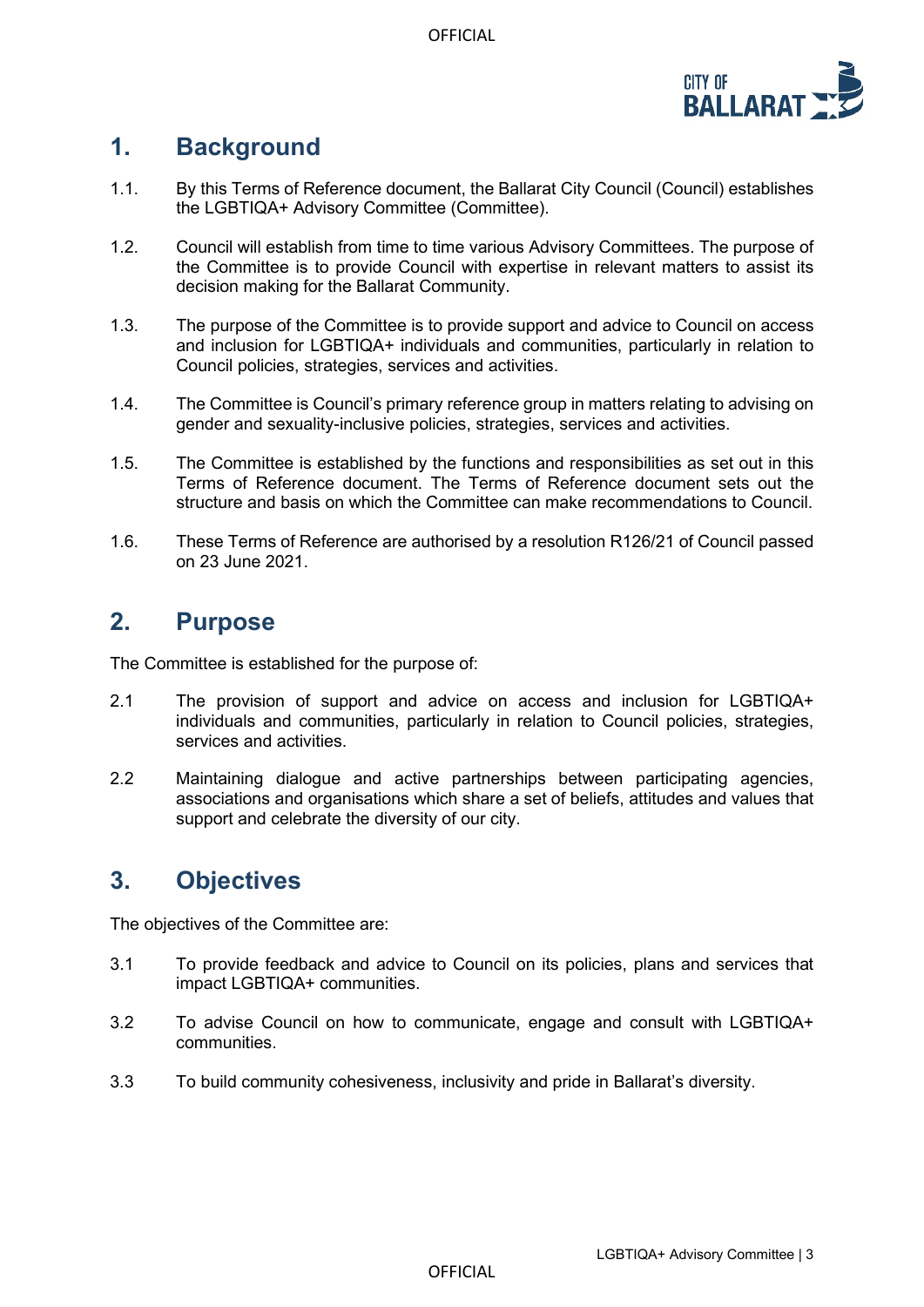OFFICIAL



# **4. Roles and Responsibility**

The role of the Committee is to:

- 4.1 Have an active role in communicating community views to Council.
- 4.2 Advise Council as required on issues relating to the provision and development of strategies and services.
- 4.3 Contribute to and monitor the development and implementation of a Council LGBTIQA+ Inclusion Action Plan.
- 4.4 Provide a forum for discussion and community input on LGBTIQA+ initiatives.
- 4.5 Demonstrate community leadership and active promotion of the Committee's objectives;
- 4.6 Wherever possible, at least one Committee member will be in attendance at every City of Ballarat LGBTIQA+ event.
- 4.7 At least one Councillor, preferably the Committee Chair, will be in attendance at every City of Ballarat LGBTIQA+ event.
- 4.8 Assist in the development, annual review and monitoring of the LGBTIQA+ Action Plan.
- 4.9 Act as a conduit for informally relaying information and outcomes from the Committee back to the local community in relation to LGBTIQA+ projects, and to promote cooperation between all participating representatives.
- 4.10 Committee members are expected to keep confidential all sensitive, commercial and personal information that the members encounter while being a member of the **Committee.**
- 4.11 Committee members are expected to act in the best interests of the broad LGBTIQA+ community.
- 4.12 Issues relating to individual support lie outside the scope of this Committee; individuals requiring this assistance will be directed to the relevant support service.

#### <span id="page-3-0"></span>**5. Duties and Functions**

5.1 Committee members are at all times expected to act in accordance with their responsibilities set out in Council's Committee Policy.

#### <span id="page-3-1"></span>**6. Membership**

6.1 Membership of the LGBTIQA+ Advisory Committee will seek to be as reflective as possible in terms of representation of the various groups that form the LGBTIQA+ community. This includes diversity in terms of sexualities, sex and gender identities,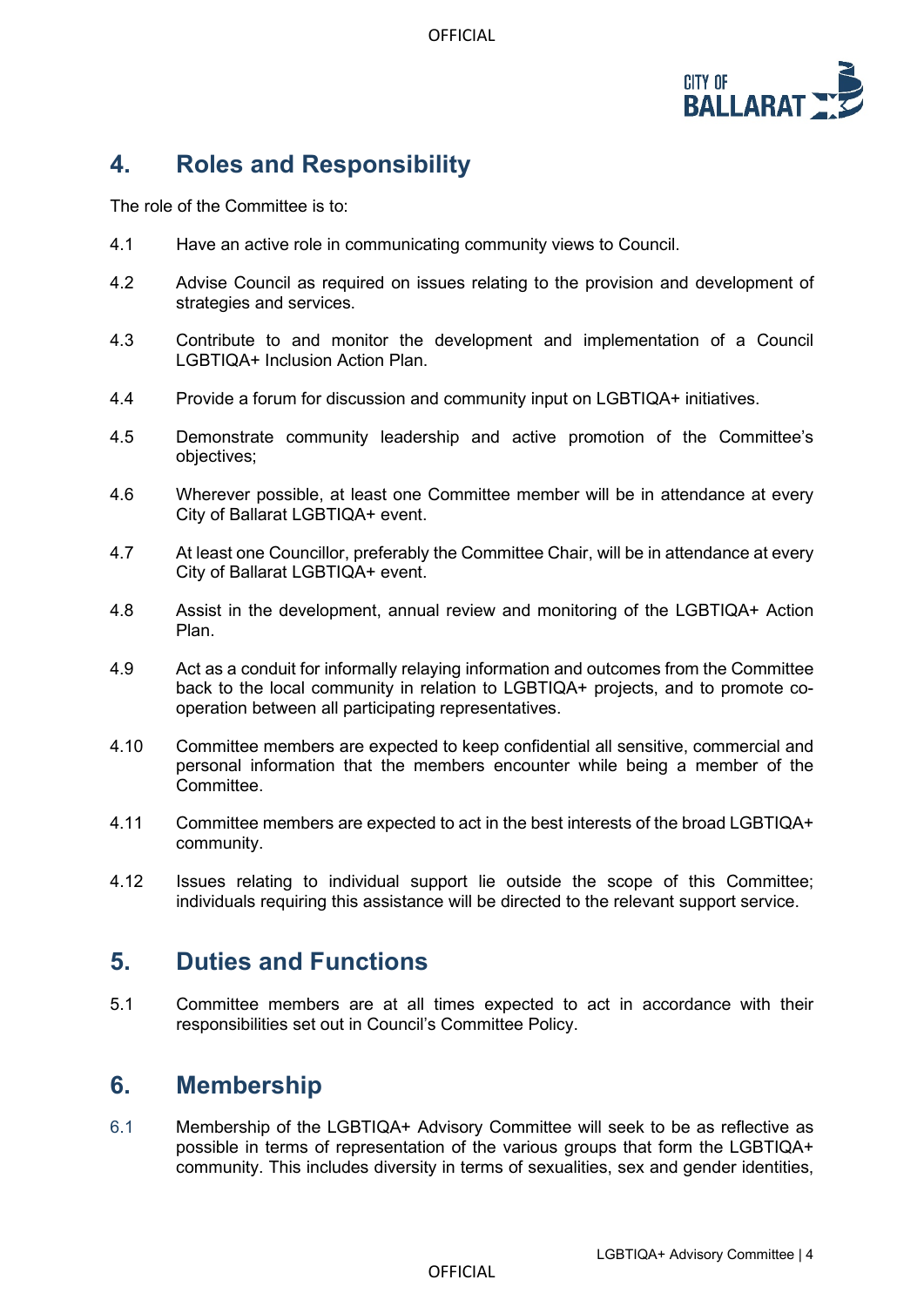

and also in terms of age, ability, Indigenous status, cultural and linguistic background, education, employment status and geographical area of residence.

- 6.2 Membership of the Committee will be established via a public Expression of Interest process.
- 6.3 Appointments will be made by Council based on the advice given from an interview panel comprised of Council Officers which will include a nominated chairperson, expert and independent.
- 6.4 Committee members will be appointed for a period of two (2) years. A public expression of interest process will be held at the end of the two  $(2)$  year term to recruit to the Committee. Existing members may renominate via this process.
- 6.5 Council reserves the right to review membership at any time should the Committee not be functioning adequately to meet its purpose.
- 6.6 The Committee will consist of between ten (10) and twelve (12) members comprising of, but not limited to:
	- 6.6.1 Up to three (3) Councillors, one of whom will be appointed as the Chairperson by resolution of Council
	- 6.6.2 At least one (1) Council Officer. Council officers do not have voting rights.<br>6.6.3 At least two (2) representatives from local LGBTIOA+ Associations. Group
	- 6.6.3 At least two (2) representatives from local LGBTIQA+ Associations, Groups and Community Committees, who have been nominated by their group.
	- 6.6.4 Up to four (4) representatives from local organisations that work with the LGBTIQA+ community.
	- 6.6.6 Up to two (2) representatives from the local business community.
	- 6.6.7 At least three (3) individuals identifying as LGBTIQA+ with strong community links and the specific skills necessary to support the key objectives.
- 6.7 The Chief Executive Officer shall appoint a Council Officer to provide administrative support and guidance to the Committee.
- 6.8 Council Officers who attend the meetings of the Committee are to provide advice and support to the Committee and are not considered Committee members and do not have voting rights.
- 6.9 Each member of the Committee has and may exercise one equal vote on any question before the Committee for determination.
- 6.10 Council will revise the membership and voting rights of each Committee member as it sees fit.
- 6.11 A Councillor appointed to the Committee will be designated Chairperson of the Group.
- 6.12 Where the Chairperson is absent from the meeting, and in the event of their absence, the Committee may appoint any member to act as Chairperson for that meeting.
- 6.13 Any Councillor can attend the meets of the Committee as an observer.